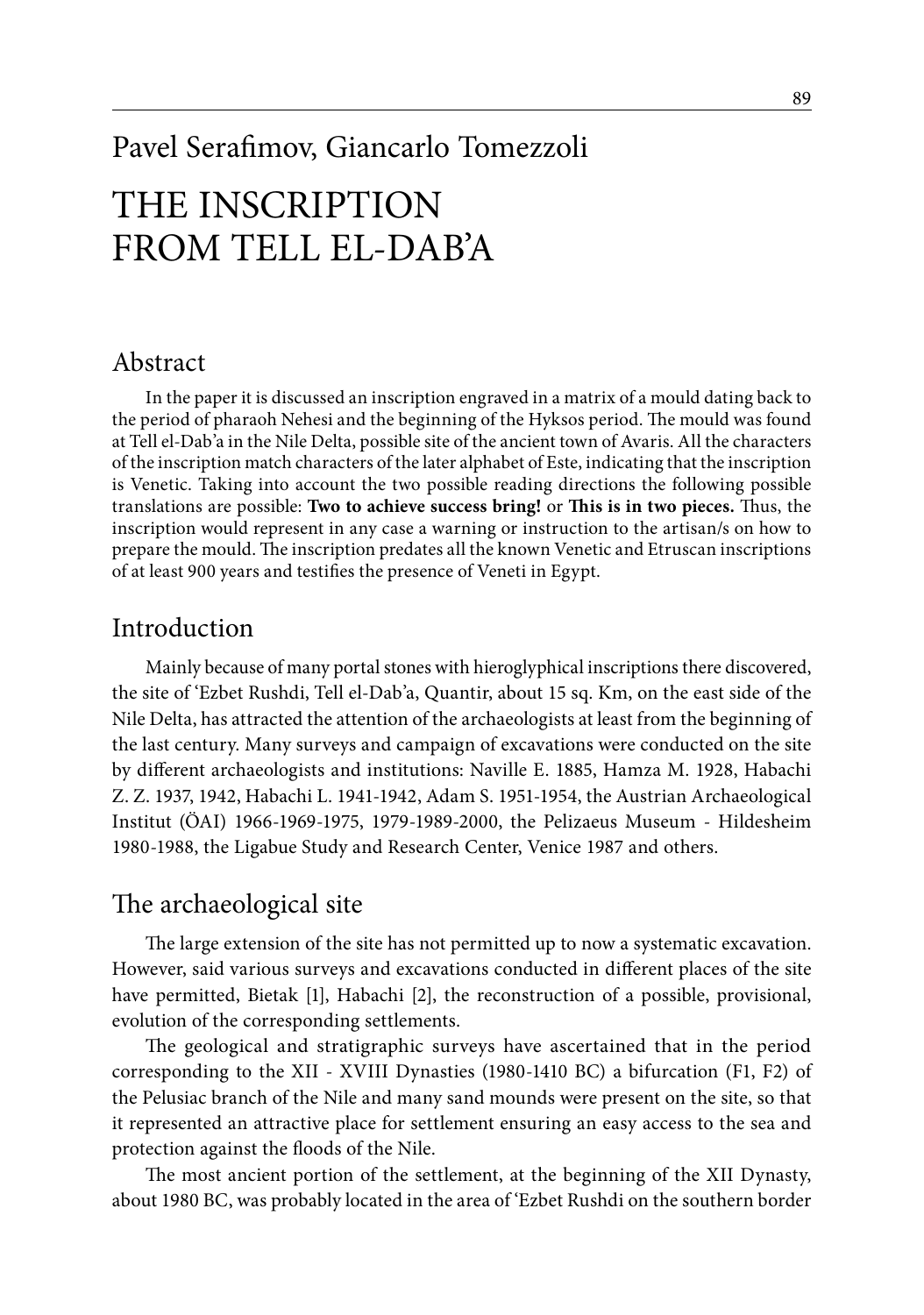of said bifurcation. The excavations in this area have uncovered a temple, a palace and a portion of a town of the XII Dynasty. By the beginning of the XIII Dynasty, about 1750 BC, the town expanded to the south on adjacent mounds in the area of Tell el-Dab'a. The excavation F/I, in this area, permitted to uncover a palace of the XIII Dynasty enlarged in different periods and suddenly abandoned, and a cemetery probably of the Asiatic functionaries of the palace. Most of the male population of the town at this time was represented by Canaanites employed mainly as mercenaries. After the palace was abandoned, this part of the town continued to develop. Interesting findings of this period are several moulds (cf. [1], fig. 28) for producing copper artefacts. From the Strata GI-GIV, of the period of the XIII Dynasty, emerged artifacts witness the presence at Tell el-Dab'a of a Cypriot community. The expansion of the town continued toward east as witnessed by the excavations  $A/I - A/V$ . However, the discovery in excavations  $F/I$  and  $A/I$ II that part of the town was converted in cemetery comprising tombs without offerings, sometimes simple pit-tombs, suggests that an epidemic took place in the town in the period 1740 – 1710 BC causing a partial abandon of the town. The tombs show that the male population, mercenaries or sailors, was mainly from the Near East, while the female population was mainly Egyptian.

In excavation A/II three temples of Egyptian style were uncovered, and in one of them, temple III, were found inscriptions of the pharaoh Nehesi, who ruled an independent kingdom in the Nile Delta during the XIV Dynasty. According to different inscriptions, at this time, probably, the town was already named Avaris. The presence of said temples together with Canaanite tombs let though that the inhabitants were mainly Canaanites but that they acquired Egyptian culture and funerary rites. The excavations A/II, A/V have shown that in the Hyksos period (1650 – 1550 BC), the eastern portion of the town was re-occupied, and, in the excavation A/II, the previous cemetery areas resulted covered by houses. Many new tombs of this period were integrated in the houses, a tradition indicating that a portion of the inhabitants preserved a Near East burial tradition. The study of the wares and potteries found in the town and in other sites has shown a distribution extended from the North Egypt, to the South and coastal Palestine, roughly indicating the extension of the Hyksos' kingdom. Excavations slightly south along the border of the bifurcation, near the actual 'Hezbet Helmi, uncovered a stronghold of the Hyksos period which contained a garden, probably the "garden of Apopis" referred to in the stele of Khamose.

The town was abandoned at the end of the Hyksos period, but the site of the Hyksos stronghold was re-occupied during the XVIII Dynasty by a royal citadel probably of the period of the pharaoh Ahmose. Inside the citadel were found potteries and rests of high quality frescoes and reliefs of Minoan style indicating the presence of Minoan artists in the citadel. Close to the citadel, in excavation H/I, was uncovered a settlement probably comprising workshops, and at excavation H/V, were uncovered rests of another royal building or temple. At about 100 m from the citadel, at excavations H/II, H/III were uncovered the rests of a large building of the XVIII Dynasty, containing many rests of Syrian and Cypriot amphorae and potteries. In said settlement and in said large building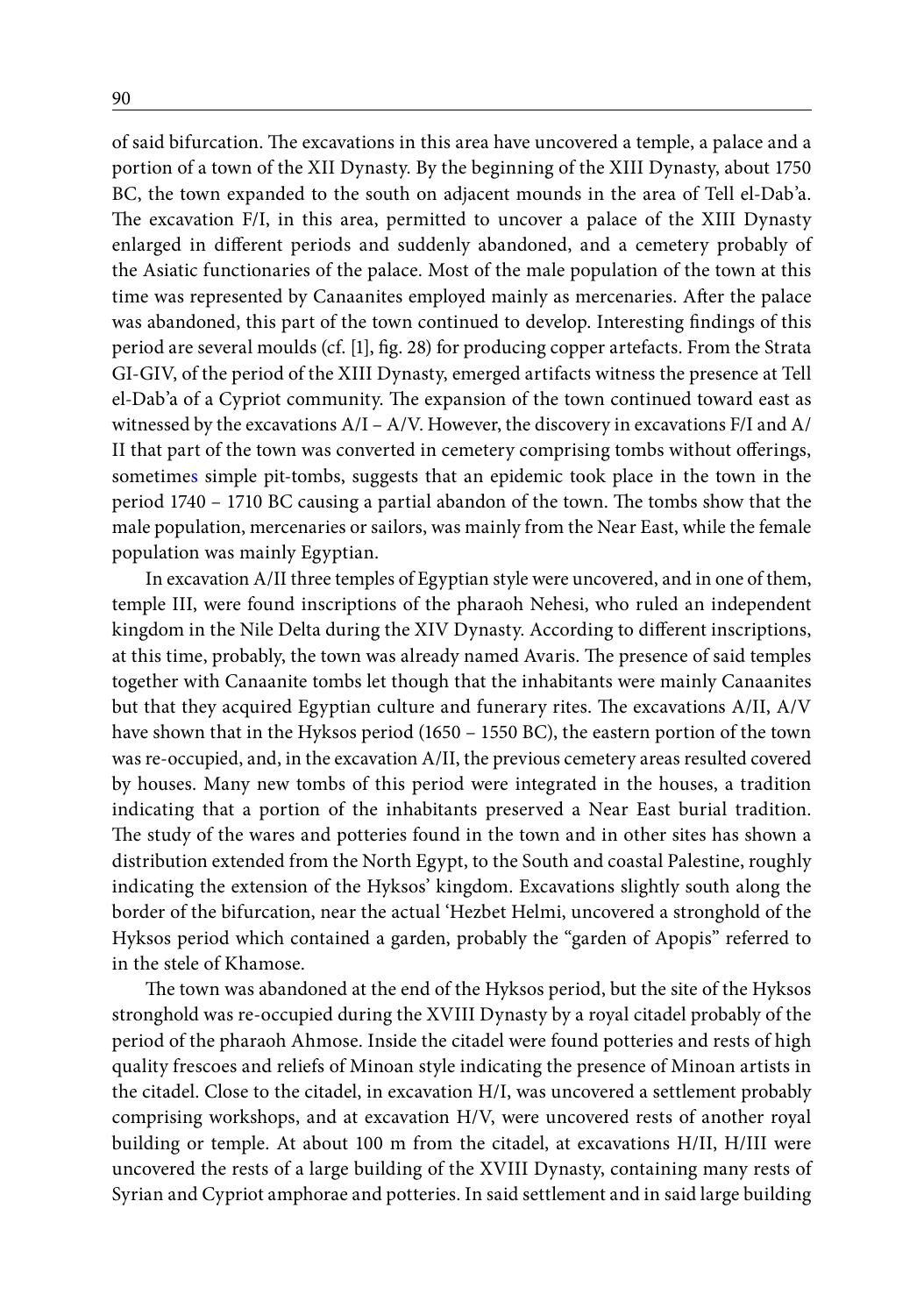were uncovered pumices originated from the explosion of the volcano of Santorin, probably collected well after the explosion.

The attention of the archaeologist to the area of Quantir was drawn by the discovery of statues, limestone bricks and tiles inscribed with the name of pharaoh Ramses II. At Plot 30, Hamza discovered a faience and glazing factory of the period of Ramses II and his son, and not far from the factory were discovered two kilns for fairing the faience with moulds inscribed with the names of Seti I, Ramses II, Nefertari and several other pharaohs of the XVIII Dynasty. The fact that these moulds were intended for the production of palace decorations and the discovery of rests of two palaces attributed to Seti I and Ramses II, suggest that said pharaohs selected this area of the site for building their palaces. The uncovering of inscribed portions of doorways permitted to ascertain that many houses of high administrative and military officers, royal scribes and members of the royal family were built here. The discovery in the area of many stelae and different objects indicates that here also existed barracks, factories, magazines, wine vaults. Other stelae mentioning the gods Amun, Ptah and Ra indicate the possible presence in this area of the site of temples of said deities.

The opinion of the archaeologists on what represent the findings of Quantir is not unanimous, however, we share the opinion of Habachi [2] p. 73, that the concentration of artifacts inscribed with XVIII Dynasty pharaohs' names, the presence of at least two royal palaces and other artifacts indicating the presence of houses of high administrative and military functionaries and members of the royal family indicate that at Quantir was the site of the ancient town of Pi-Ramses. In addition, the presence on the same site, at Tell el-Dab'a of a big town flourishing during the period of the XII, XIII Dynasties, abandoned at the end of the Hyksos period and re-occupied at the period of the XVIII Dynasty indicate that here was the site of the ancient Avaris.

#### The Mould

One of the moulds found at Tell el-Dab'a is shown by Bietak [1], fig. 28 and is described by G. Philip [3] pp. 171-176, as: 366. Reg. No.: 3110, length 23.6 cm, max br. 19.4 cm, consisting of an irregularly shaped limestone mould (cf. Fig. 1). It was found in the excavation F/I, square i/2l, Pl. 3, Stratum c-b/3, Planum 3 at Tell el-Dab'a equivalent to stratum F-G/1 in the overall sequence, lying upside-down in a corridor of the palace, between the walls and the columned portico.

Thus, according to the stratigraphy, the mould can be ascribed at the period of about 1740 – 1680 BC, i.e. between the pharaoh Nehesi period and the beginning of the Hyksos period, see [1] fig. 3. The mould has a smooth face holding four matrices  $(1) - (4)$  (intended for producing metal tools for working wood and ingots). The first matrix (1) is 13.2 cm long, 1.1 cm breadth and 0.5 cm deep with rounded ends. The second matrix (2) is 9.6 cm long, 2.7 cm breadth and 0.7 cm deep having straight tapering sides. The third matrix (3) for the production of socketed spearhead is 17.0 cm long, 2.1 cm breadth max and 0.7 cm deep. The fourth matrix (4) is disc shaped of 7.6 cm in diameter. It is interesting to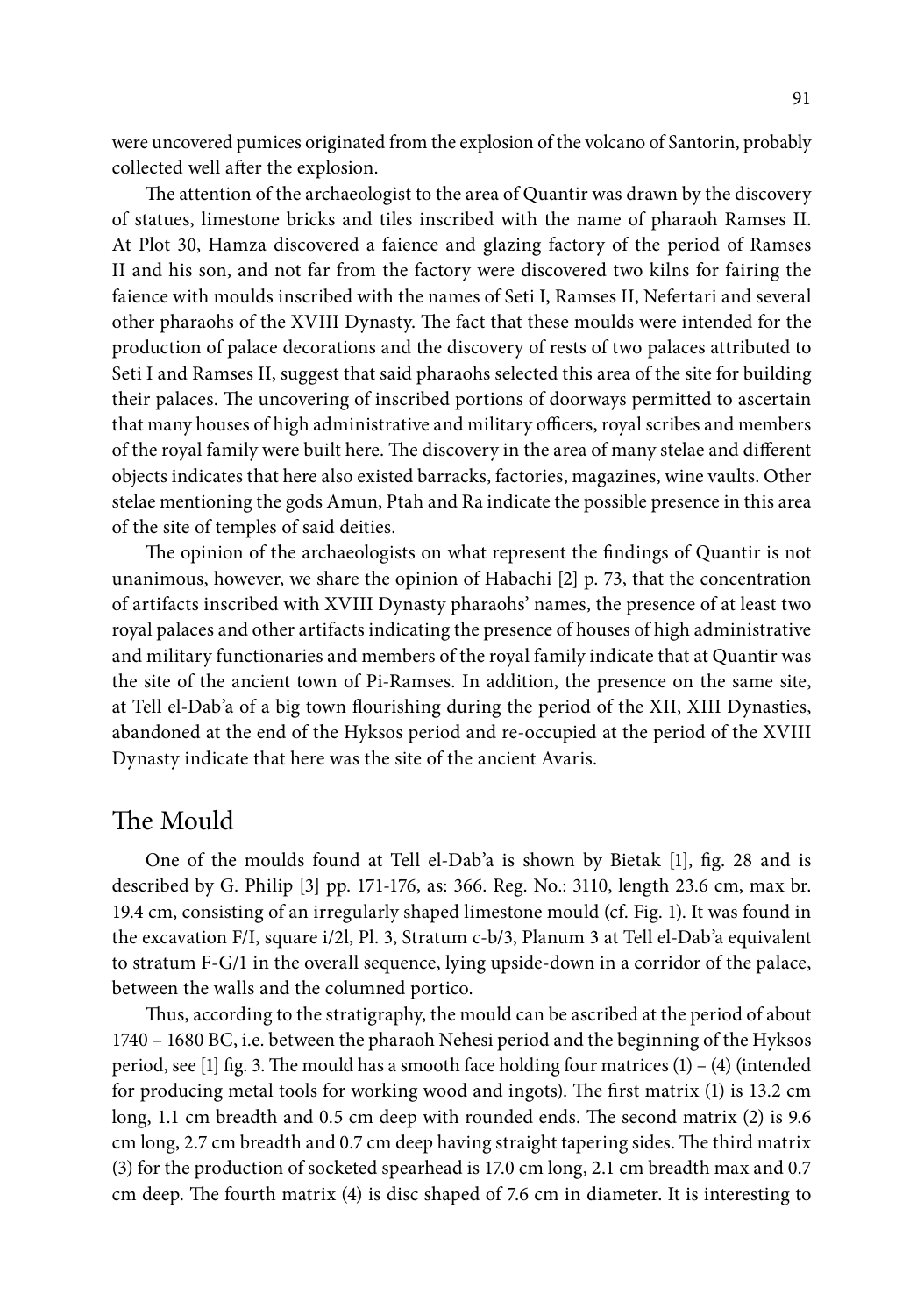mention, cf. [4] pp. 240-242 and fig. 126, the close similarity of the axe to be produced by matrix (2) with the axes 12-30 cm long of the I Dynasty.



*Fig. 1: layout of the mould and the matrices (1)-(4)*

Interesting is also the observation of G. Philip [3], p. 190 that "The fact that moulds such as Nos. 3108-3110 and 4228 were left unfinished except on the surface bearing the matrices, which had usually been smoothed, argues that this surface was deliberately prepared to ensure a tight fit for a lid". However, "No lids have been identified at Tell el-Dab'a, although it is possible that fragments from limestone lids would not been recognized as such during excavation".

Because the majority of the limestone moulds were found in a small group of squares within area F/I, in layers immediately above the XIII Dynasty palace, and because the crucible remains Nos. 3115, 3115a, 3115b, 3116, and a tuyere 3115c was recovered from the same squares, G. Philip [3] p. 204, concludes that here existed a sort of "institutional workshop".

Surprisingly, G. Philip [3] did not comment the signs (cf. Figs. 1, 2) in matrices (2) and (3).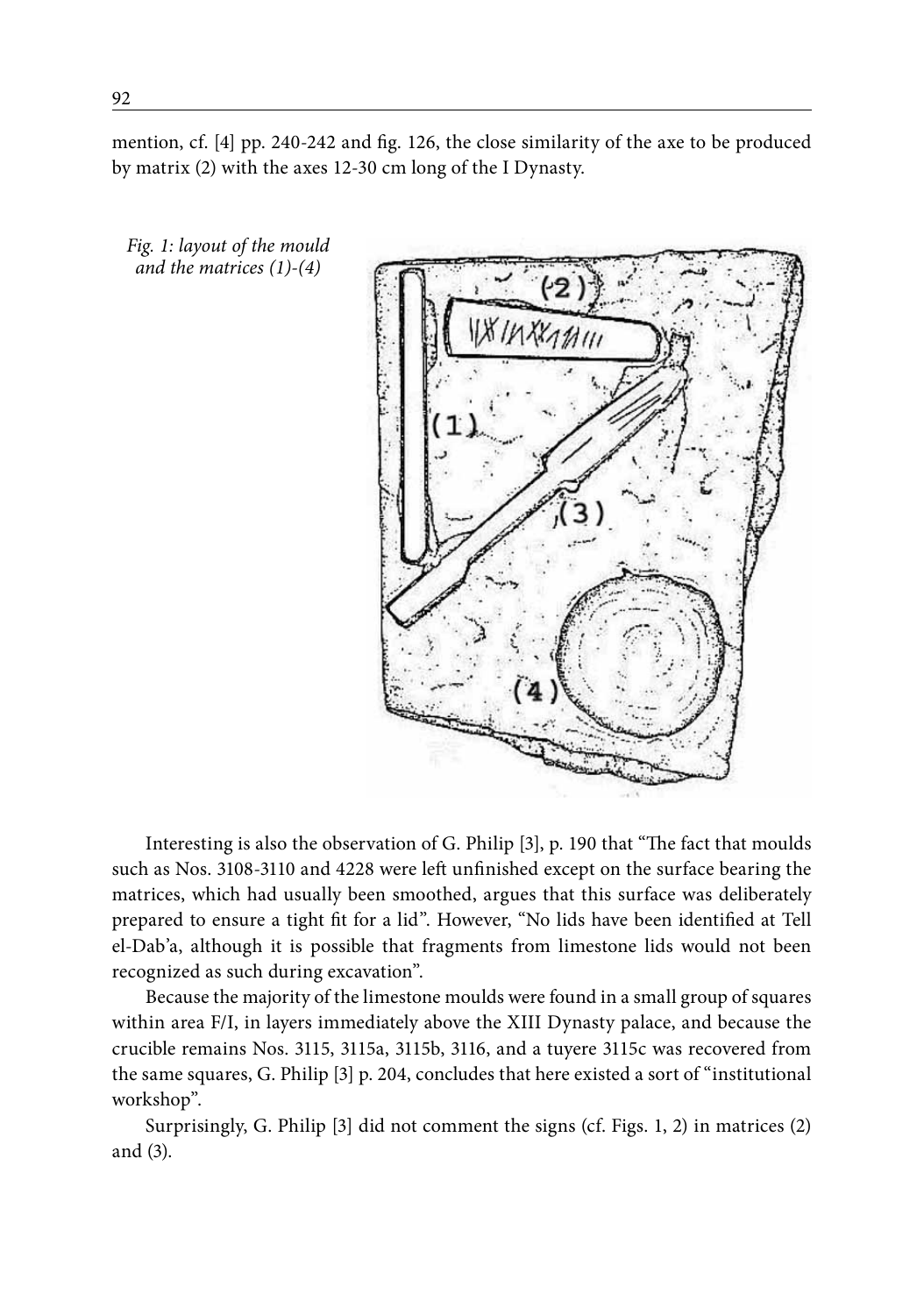#### The inscription on the mould

As can be seen, matrix (2) holds signs that can be easily recognized as characters of an inscription (cf. Fig. 2), while the signs on matrix (3), although recognizable as possible characters, as far can be understood, do not appear to indicate an inscription.

An analysis conducted on the basis of [5] p 501, Table of Alphabets, of [6] p. 4, 34, 60, 79, 218, 226, 256, 280 (Old Phrygian Alphabets from M-, W-, B-, G-, C-, P-, T- sites), of [7], Tableau des Signes and of [8] (Phoenicians, Aramean, Palmirean, Nabatean, Nestorian, Jacobit, Mandean alphabets) shows that all the characters of the inscription match corresponding characters of the Venetic Este alphabet. The 3<sup>rd</sup> character matches perfectly the corresponding one of the Este alphabet while the Magré, Lepontic and Etruscan alphabets have a corresponding character with opposed inclination of the two parallel strokes. The 9<sup>th</sup> and 10<sup>th</sup> characters have no corresponding matches in the Bolzano, Magré, Sondrio and Etruscan alphabets. The 3<sup>rd</sup> character has no match in all the alphabets of the Table of Alphabets of [5] (Bolzano, Sondrio, Gallic, Novilara, East Italic, Messapic, Sicel), in the Phrygian Alphabets of [6] and in all the various alphabets of [8]. Several other characters: 8, 9, 10 of the inscription have no matches in the last alphabets of [5] and [8]. Therefore, with high probability, the inscription is Venetic.

Concerning the 3rd character of the inscription, [5] p. 501, Table of Alphabets, assumes it to have phonetic value Z although it is signalled  $( = d ?)$ , that it could instead represent the phonetic value D, [6] Tableau des Signes, assumes for said character the phonetic value D.

Concerning the 5<sup>th</sup> character of the inscription, it appears to represent the Venetic character N although the possible reading UI or IU cannot be excluded.

According to [5] p. 501, Table of Alphabets, the 9<sup>th</sup> character has phonetic value is L, because the phonetic value P is represented by a different character, i.e. there is no ambiguity P/L on the 9<sup>th</sup> character. According to [6], Tableau des Signes, a possible ambiguity P/L could exist because the first  $1<sup>st</sup>$  character for L would match the  $2<sup>nd</sup>$  for P.



*Fig. 2: layout and spelling of the inscription*

Of particular interest is the problem concerning the direction of reading of the inscription, i.e. right to left or left to right. In principle, the orientation of the  $5<sup>th</sup>$  and  $9<sup>th</sup>$ characters indicate a reading direction of the inscription from right to left as usual in the later known Venetic inscriptions, both archaic (500-475 BC), and ancient (475-300 BC) and recent (300-150 BC). However, for such a very archaic inscription (about 1740 – 1680 BC) and because of possible local different use, such a reading direction could be put in question. In any case, in the following analysis, both the reading directions, i.e. right to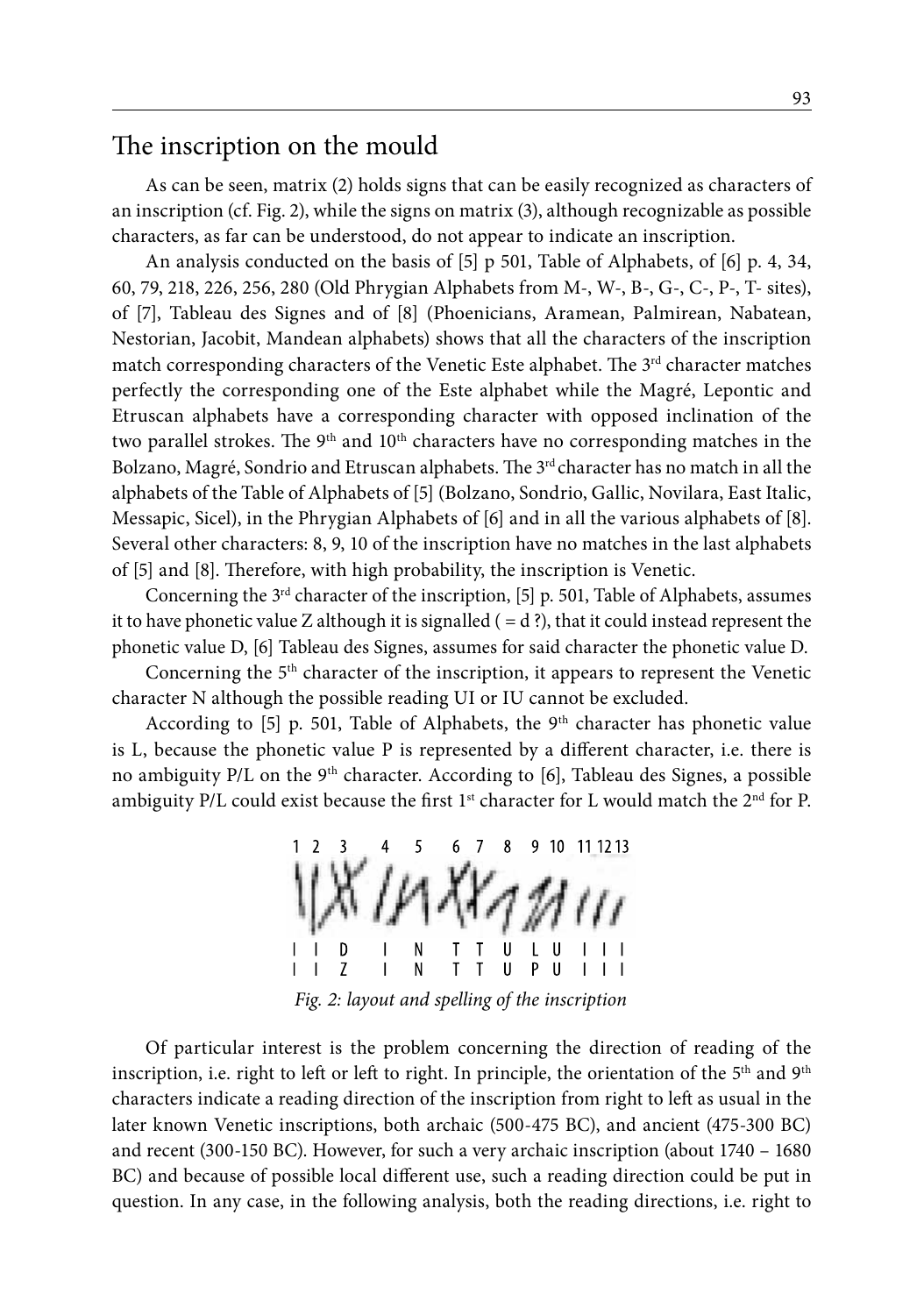left or left to right, will be taken into account. The inscription is written in continuo, i.e. without separation between the words, as usual in the Venetic inscriptions, and does not show signs of punctuation. The correspondence between the characters of the inscription and the characters of the later alphabet of Este is shown in Fig. 2, which takes into account the ambiguities P/L and Z/D.

Taking into account the above mentioned possible ambiguities and the two possible reading directions, the following spellings of the inscription are theoretically possible:

| 1) IIIULUTTNIDII   | <sub>or</sub> | 2) IIIULUTTNIZII   | (right to left); |
|--------------------|---------------|--------------------|------------------|
| 3) IIIUPUTTNIDII   | <sub>or</sub> | 4) IIIUPUTTNIZII   | (right to left); |
| 5) IIZINTTULUIII   | or            | 6) IIZINTTUPUIII   | (left to right); |
| 7) IIDINTTULUIII   | or            | 8) IIDINTTUPUIII   | (left to right); |
| 9) IIIULUTTUIIDII  | or            | 10) IIIULUTTUIIZII | (right to left); |
| 11) IIIUPUTTUIIDII | or            | 12) IIIUPUTTUIIZII | (right to left); |
| 13) IIZIIUTTULUIII | or            | 14) IIZIIUTTUPUIII | (left to right); |
| 15) IIDIIUTTULUIII | or            | 16) IIDINTTUPUIII  | (left to right); |

However, only the 1<sup>st</sup> and the 5<sup>th</sup> spellings appear to be meaningful - see later.

The two T next to each other in the middle of the inscription suggest a division at this point, so that the inscription could be read as: II IULUT TNIDII (right to left) or II ZINT TULUI II (left to right) – see later.

Because of the high number of characters I, it seems little probable that the inscription could represent a personal name (name + patronymic), i.e. that of the artisan, owner or user, of the mould. The possible hypothesis that the inscription could represent a relief message on the axe produced by the matrix (2) seems not well supported. In fact, the choice of matrix (2) for holding the inscription was dictated by its flat surface with respect to the rest of the surface and matrix (4) and its horizontal extension and suitable breadth with respect to the matrices (1) and (3).

Thus, according to the right to left reading direction, the inscription could be translated in English as: **Two to achieve success bring!** In fact:

**II** numeral adjective – **two.**

**IULUT** appears to be a verbal noun, probably related to O. Ch. Sl. verb ОУЛУЧИТИ in English – to obtain, to gain, to achieve.

**TNIZII** it could be an ancient form of Imperative of the Gen. Sl. verb NESTI – to bring, i.e. bring! Or DONESI – bring, DUNISI – bring! ( Bgl. Dial. Plovdiv region).

Thus the inscription represents a warning or instruction to the artisan/s on how to prepare the mould. Other loose translations would be: to achieve success, the pieces must be two; to achieve success you must bring the two pieces of the mould together.

According to the left to right reading direction, the inscription could be translated in English as: **This is in two pieces**. In fact: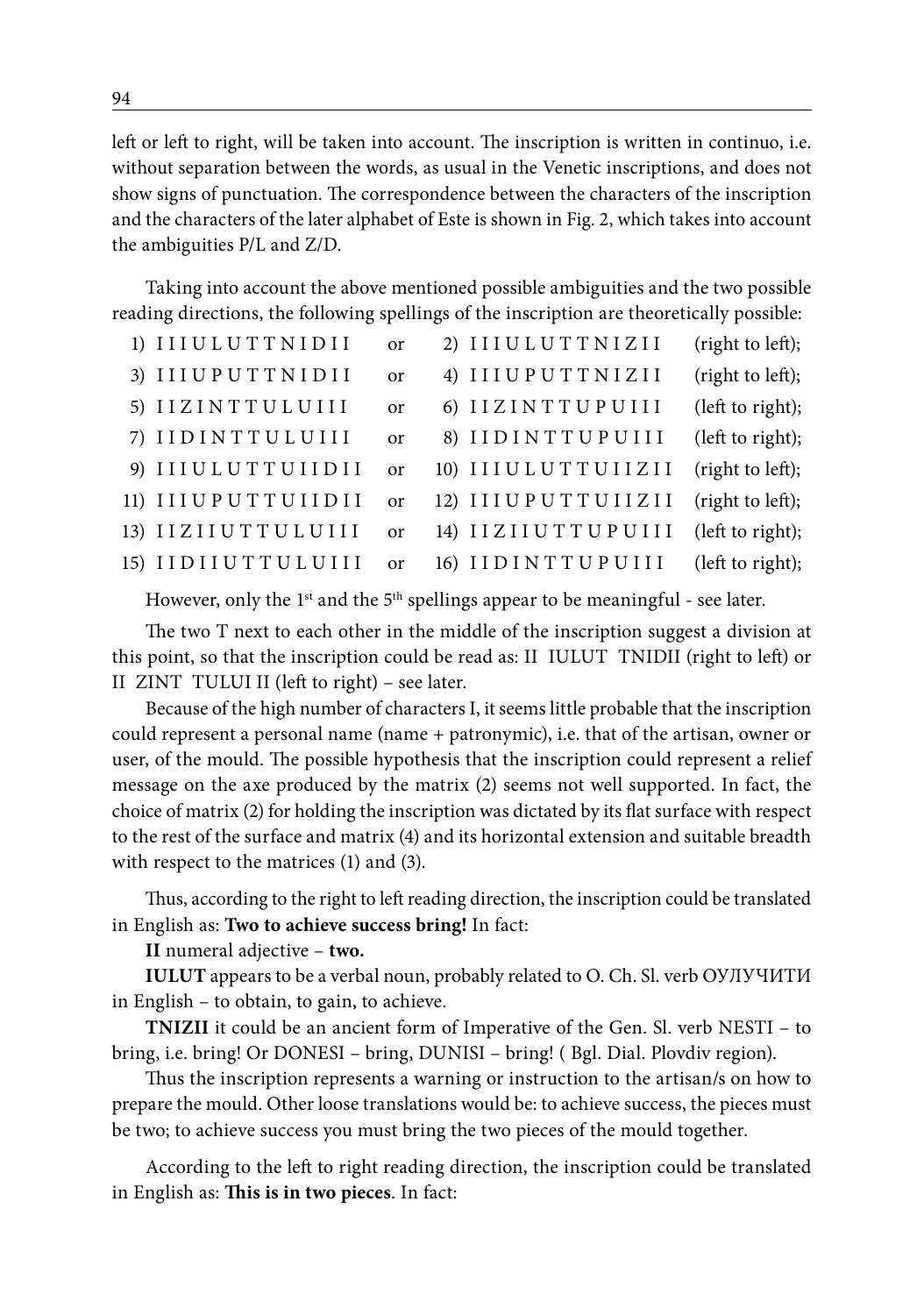**II** appears to be a demonstrative pronoun, similar to the Old Ch. Sl. **I - this.**

**ZINT** appears to be a verbal form related to the Latin SUNT and Old. Ch. Sl. SONTI **they are**. We need to mention that in some Slavic languages/dialects the O could become I as for example Gen. Sl. B**O**G – God is B**I**G in Ukrainian language and in the Old Bulgarian inscriptions, so ZINT can be just a dialectal variant of SONTI.

**TULUI** – TULUI appears to be related to O. Ch. Sl. word ТОУЛЪ – quiver, here in the sense: hollow object- mould. It could be related also to the Etruscan **TUL**(AR) – border stone, here in the sense of **part**, **region**; the ending UI corresponds to the plural of the Blg. Name DEL, DJAL – part – DJAL**OVE,** DJAL**OVI** – parts.

**II** numeral adjective – **two.**

Also in this case, the inscription represents a warning or instruction to the artisan/s on how to prepare the mould.

It is clear that only one of the proposed translations is the correct one, but in both the cases, the inscription conforms to the above observation by G. Philip [3] p. 190, i.e. a technical indication for the artisan/s of said "institutional workshop" that the mould should be used with its lid. Some moulds from the Bronze Age did have three, or even more parts, so that the indication of the exact amount of pieces for forming the mould was necessary.

#### Conclusion

The presence of said inscription in the mould, assuming it as real and not an artefact of an expert forger, permits to formulate several conclusions.

The inscription witnesses that Veneti were present not only in the Egypt Aegean region, as documented earlier by the ethnonym E-NE-TI-JO on Linear B tablet [9] p. 543, and by the discovery [10] p. 125, of remarkable parallels between Venetic and Eteo-Cretan languages, but also, as many other peoples, in Egypt itself. The Veneti artisans working with the moulds probably were forming a community like those of said Asiatic functionaries, Canaanites mercenaries and sailors, Cypriots, and Minoan artists. We hope that further excavations will confirm this.

The inscription proves that the Veneti were acquainted with the writings well before the period admitted in the past and at least a millennium earlier than the Phoenician script. This fact should not be considered as surprising because also the Glagolitic script, defined as originating in 9th century AD, because of the great amount of phonetic and form matches in common with Linear A and Linear B, appears cf. [11] pp. 99-117, to be much older.

The inscription predates all the known Venetic and Etruscan inscriptions (8th – 2nd century BC) by at least 900 years, so that the hypothesis of Lejeune [7] page 25, para. a), that the Venetic alphabet was mutated by the Etruscan writing appears no longer sustainable.

The fact, that no earlier Venetic inscription has been found in regions known as settled by the Veneti can be explained by admitting that the Veneti, as well as other ancient